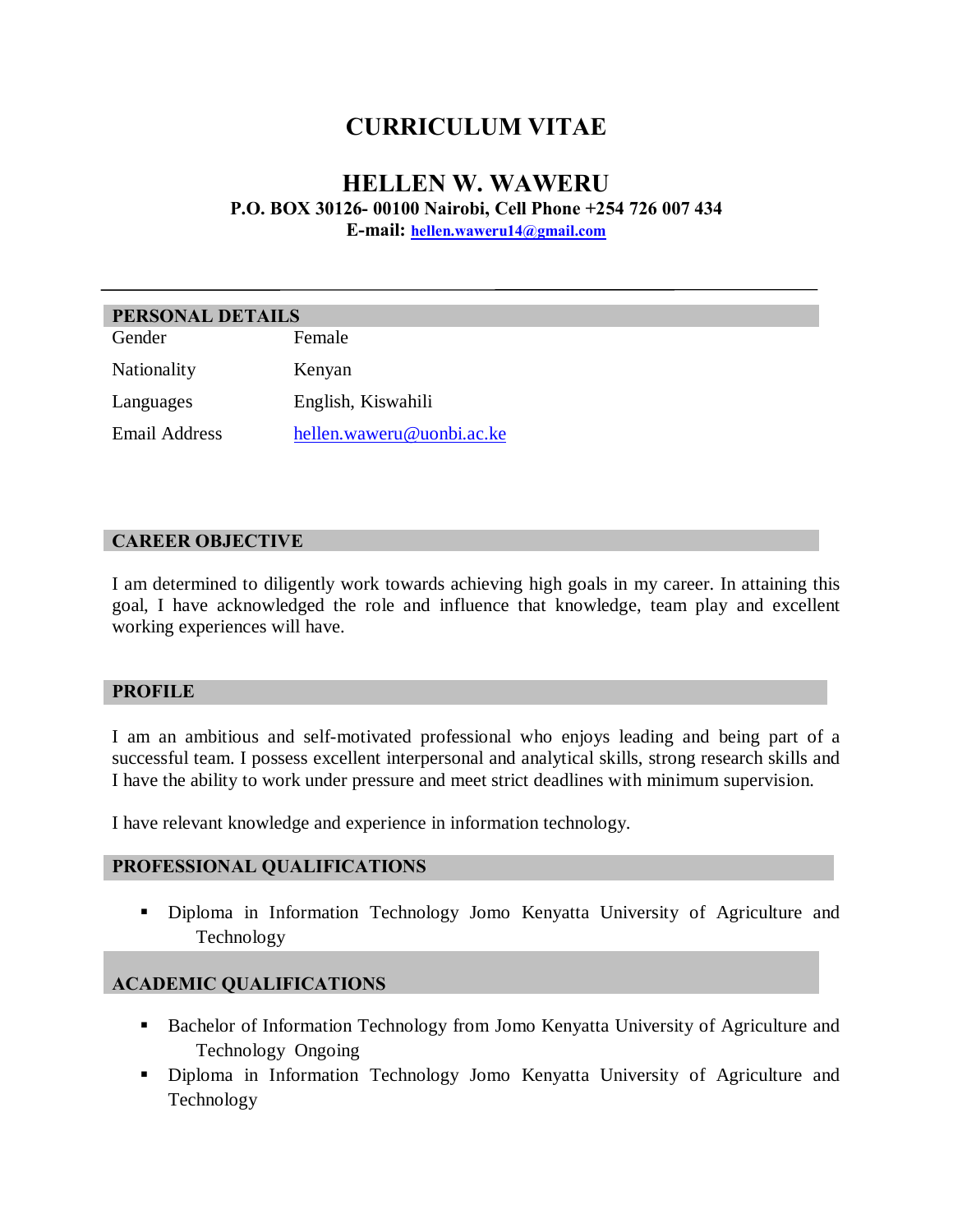- ß Kenya Certificate of Secondary Education (K.C.S.E) Kiburia Girls High School, 2006
- Kenya Certificate of Primary Education (K.C.P.E) Kiine Primary School, 2002

## **WORK EXPERIENCE**

## **August 2020 to Date**

I am engaged to ICTC Department

## **Key Practice Areas**

- To train users in and provide support for proper use PC software and hardware.
- **•** Performing maintenance of computers and LAN active devices
- Repair and maintenance of computers
- $\blacksquare$  Software support for commonly used applications
- To support communication network, equipment and services
- **Installation, configuration and maintenance of LAN infrastructure**
- Implement and enforce network security through installation and configuration of active antivirus software.

# **February 2017- July 2020: University of Nairobi Finance Department**

# **Key Practice Areas**

- ß Working with FIMS(ACCPAC) supporting people on how to understand and work with the system better
- **Troubleshooting and maintenance of computer hardware and software and running** antivirus up-to-date
- **System implementation which involves installation of FIMS Systems like sage erp,** document track and advance system
- **Maintenance of Finance Website through creating blogs and uploading of photos**
- ß User support which involves receiving response to call and emails regarding system usage
- Giving user support to the staff and students on various Microsoft products.

# **Key Practice Areas**

### **February 2014- July 2017: University of Nairobi Student welfare Authority**

- · Giving user support to the staff on various university systems such as HAMIS. And various programming languages such as javascript.HTML and Dream weaver.
- · Working hard in hard with data entry clerks on various Microsoft offices such as Microsoft Word, Excel and Database.
- Maintaining of the financial systems and ensuring its up and running all the time within the department.
- Networking the finance department with other departments within and without the organization.
- · Generating statements for the student.